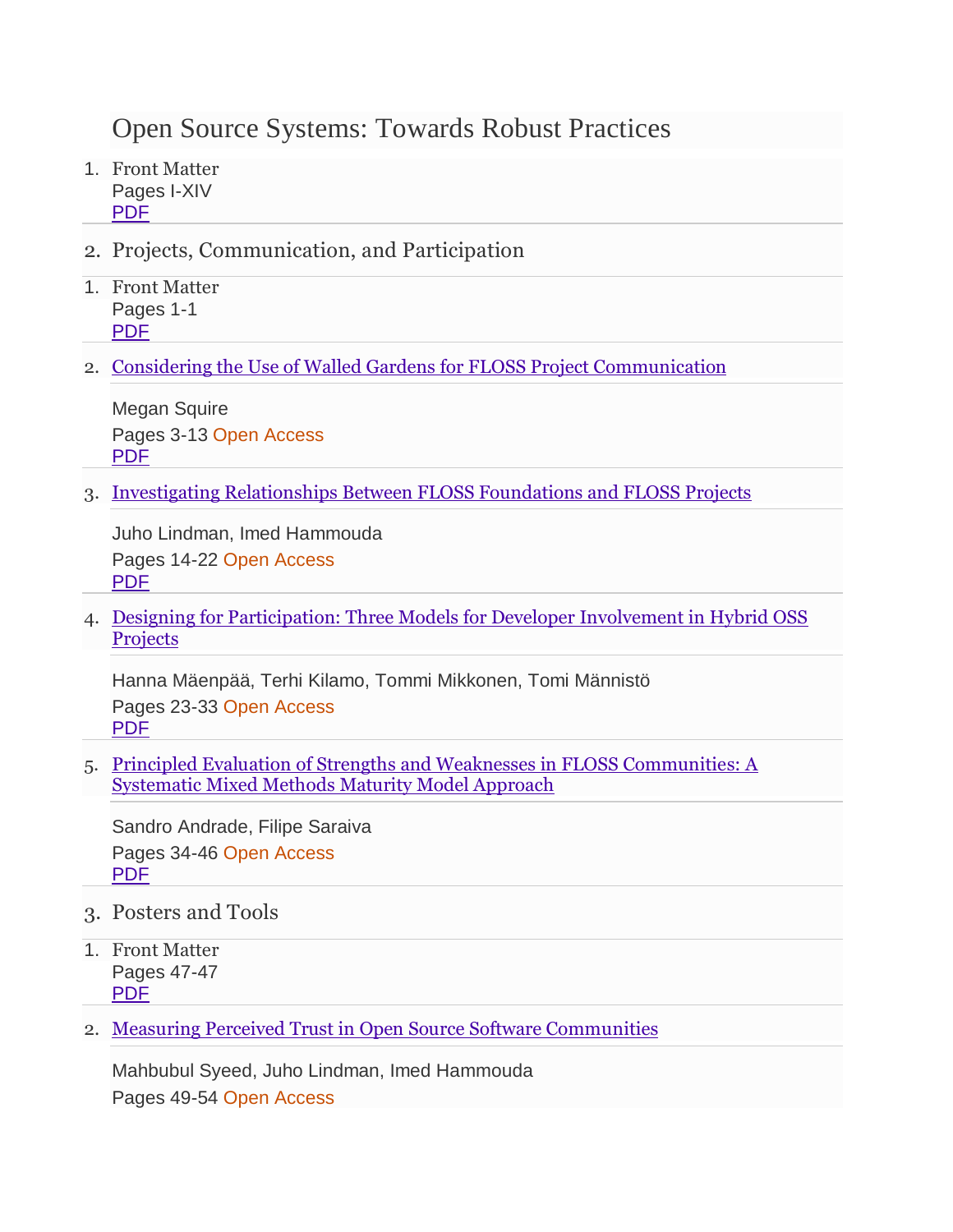[PDF](https://db.vista.gov.vn:2093/content/pdf/10.1007%2F978-3-319-57735-7_5.pdf)

3. [The Open Source Officer Role](https://db.vista.gov.vn:2093/chapter/10.1007/978-3-319-57735-7_6) – Experiences

Carl-Eric Mols, Krzysztof Wnuk, Johan Linåker Pages 55-59 Open Access [PDF](https://db.vista.gov.vn:2093/content/pdf/10.1007%2F978-3-319-57735-7_6.pdf)

4. [Digging into the Eclipse Marketplace](https://db.vista.gov.vn:2093/chapter/10.1007/978-3-319-57735-7_7)

Jacob Krüger, Niklas Corr, Ivonne Schröter, Thomas Leich Pages 60-65 Open Access [PDF](https://db.vista.gov.vn:2093/content/pdf/10.1007%2F978-3-319-57735-7_7.pdf)

- 4. Licensing, Strategies, and Practices
- 1. Front Matter Pages 67-67 [PDF](https://db.vista.gov.vn:2093/content/pdf/bfm%3A978-3-319-57735-7%2F3%2F1.pdf)
- 2. [How are Developers Treating License Inconsistency Issues? A Case Study on License](https://db.vista.gov.vn:2093/chapter/10.1007/978-3-319-57735-7_8)  [Inconsistency Evolution in FOSS Projects](https://db.vista.gov.vn:2093/chapter/10.1007/978-3-319-57735-7_8)

Yuhao Wu, Yuki Manabe, Daniel M. German, Katsuro Inoue Pages 69-79 Open Access [PDF](https://db.vista.gov.vn:2093/content/pdf/10.1007%2F978-3-319-57735-7_8.pdf)

3. [Addressing Lock-in, Interoperability, and Long-Term Maintenance Challenges Through](https://db.vista.gov.vn:2093/chapter/10.1007/978-3-319-57735-7_9)  [Open Source: How Can Companies Strategically Use Open Source?](https://db.vista.gov.vn:2093/chapter/10.1007/978-3-319-57735-7_9)

Björn Lundell, Jonas Gamalielsson, Stefan Tengblad, Bahram Hooshyar Yousefi, Thomas Fischer, Gert Johansson et al.

Pages 80-88 Open Access [PDF](https://db.vista.gov.vn:2093/content/pdf/10.1007%2F978-3-319-57735-7_9.pdf)

4. [Understanding the Effects of Practices on KDE Ecosystem Health](https://db.vista.gov.vn:2093/chapter/10.1007/978-3-319-57735-7_10)

Simone da Silva Amorim, John D. McGregor, Eduardo Santana de Almeida, Christina von Flach Garcia Chavez

Pages 89-100 Open Access [PDF](https://db.vista.gov.vn:2093/content/pdf/10.1007%2F978-3-319-57735-7_10.pdf)

5. [Challenges in Validating FLOSS Configuration](https://db.vista.gov.vn:2093/chapter/10.1007/978-3-319-57735-7_11)

Markus Raab, Gergö Barany Pages 101-114 Open Access [PDF](https://db.vista.gov.vn:2093/content/pdf/10.1007%2F978-3-319-57735-7_11.pdf)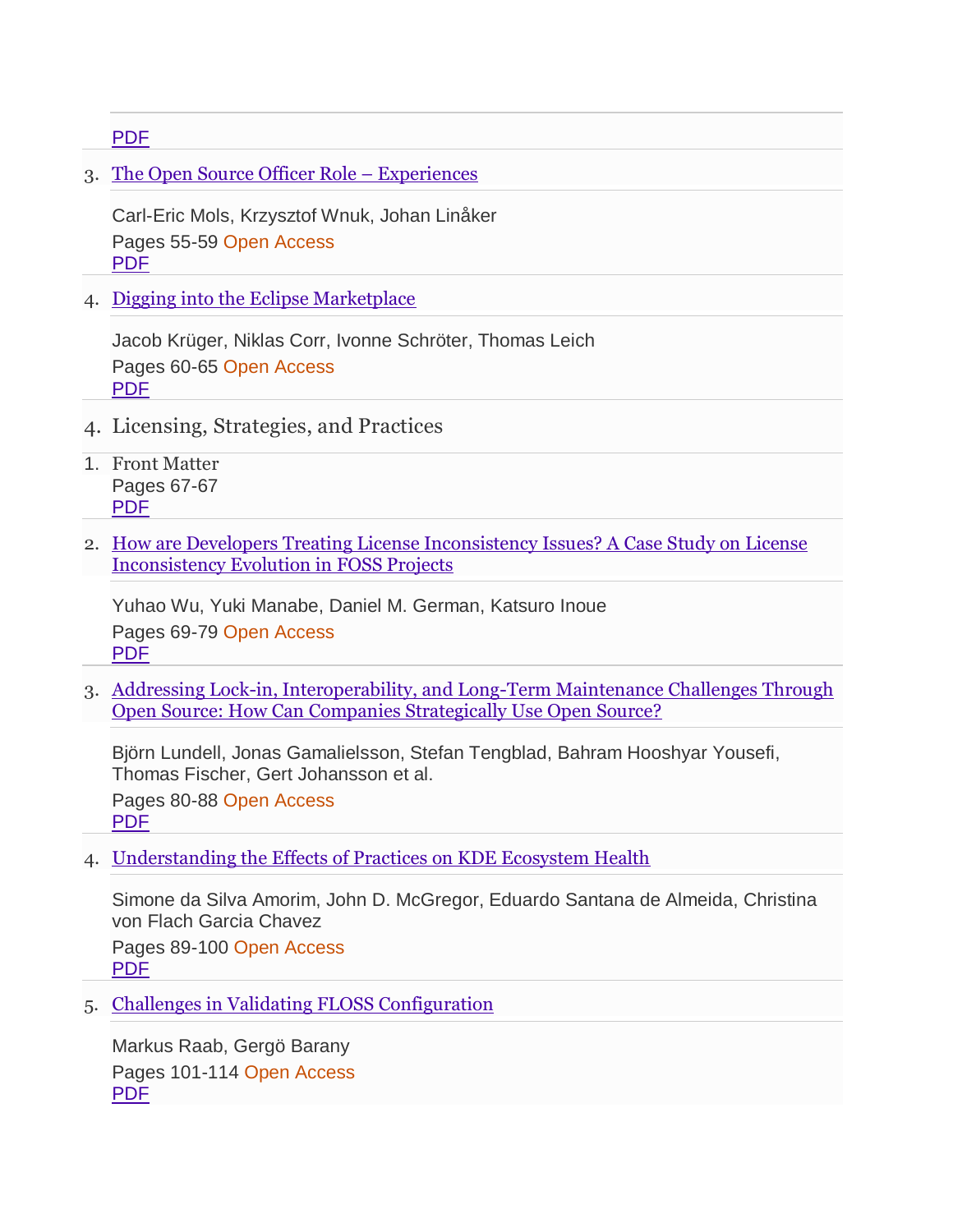- 5. Case Studies
- 1. Front Matter Pages 115-115 [PDF](https://db.vista.gov.vn:2093/content/pdf/bfm%3A978-3-319-57735-7%2F4%2F1.pdf)
- 2. [Progression and Forecast of a Curated Web-of-Trust: A Study on th](https://db.vista.gov.vn:2093/chapter/10.1007/978-3-319-57735-7_12)e Debian Project's [Cryptographic Keyring](https://db.vista.gov.vn:2093/chapter/10.1007/978-3-319-57735-7_12)

Gunnar Wolf, Víctor González Quiroga Pages 117-127 Open Access [PDF](https://db.vista.gov.vn:2093/content/pdf/10.1007%2F978-3-319-57735-7_12.pdf)

3. [Understanding When to Adopt a Library: A Case Study on ASF Projects](https://db.vista.gov.vn:2093/chapter/10.1007/978-3-319-57735-7_13)

Akinori Ihara, Daiki Fujibayashi, Hirohiko Suwa, Raula Gaikovina Kula, Kenichi Matsumoto Pages 128-138 Open Access

[PDF](https://db.vista.gov.vn:2093/content/pdf/10.1007%2F978-3-319-57735-7_13.pdf)

4. [Adoption of Academic Tools in Open Source Communities: The Debian Case Study](https://db.vista.gov.vn:2093/chapter/10.1007/978-3-319-57735-7_14)

Pietro Abate, Roberto Di Cosmo Pages 139-150 Open Access [PDF](https://db.vista.gov.vn:2093/content/pdf/10.1007%2F978-3-319-57735-7_14.pdf)

5. [Assessing Code Authorship: The Case of the Linux Kernel](https://db.vista.gov.vn:2093/chapter/10.1007/978-3-319-57735-7_15)

Guilherme Avelino, Leonardo Passos, Andre Hora, Marco Tulio Valente Pages 151-163 Open Access [PDF](https://db.vista.gov.vn:2093/content/pdf/10.1007%2F978-3-319-57735-7_15.pdf)

- 6. Project Management, Development and Evaluation
- 1. Front Matter Pages 165-165 [PDF](https://db.vista.gov.vn:2093/content/pdf/bfm%3A978-3-319-57735-7%2F5%2F1.pdf)
- 2. [Release Early, Release Often and Release on Time. An Empirical Case Study of Release](https://db.vista.gov.vn:2093/chapter/10.1007/978-3-319-57735-7_16)  **[Management](https://db.vista.gov.vn:2093/chapter/10.1007/978-3-319-57735-7_16)**

Jose Teixeira Pages 167-181 Open Access [PDF](https://db.vista.gov.vn:2093/content/pdf/10.1007%2F978-3-319-57735-7_16.pdf)

3. [Technical Lag in Software Compilations: Measuring How Outdated a Software](https://db.vista.gov.vn:2093/chapter/10.1007/978-3-319-57735-7_17)  [Deployment Is](https://db.vista.gov.vn:2093/chapter/10.1007/978-3-319-57735-7_17)